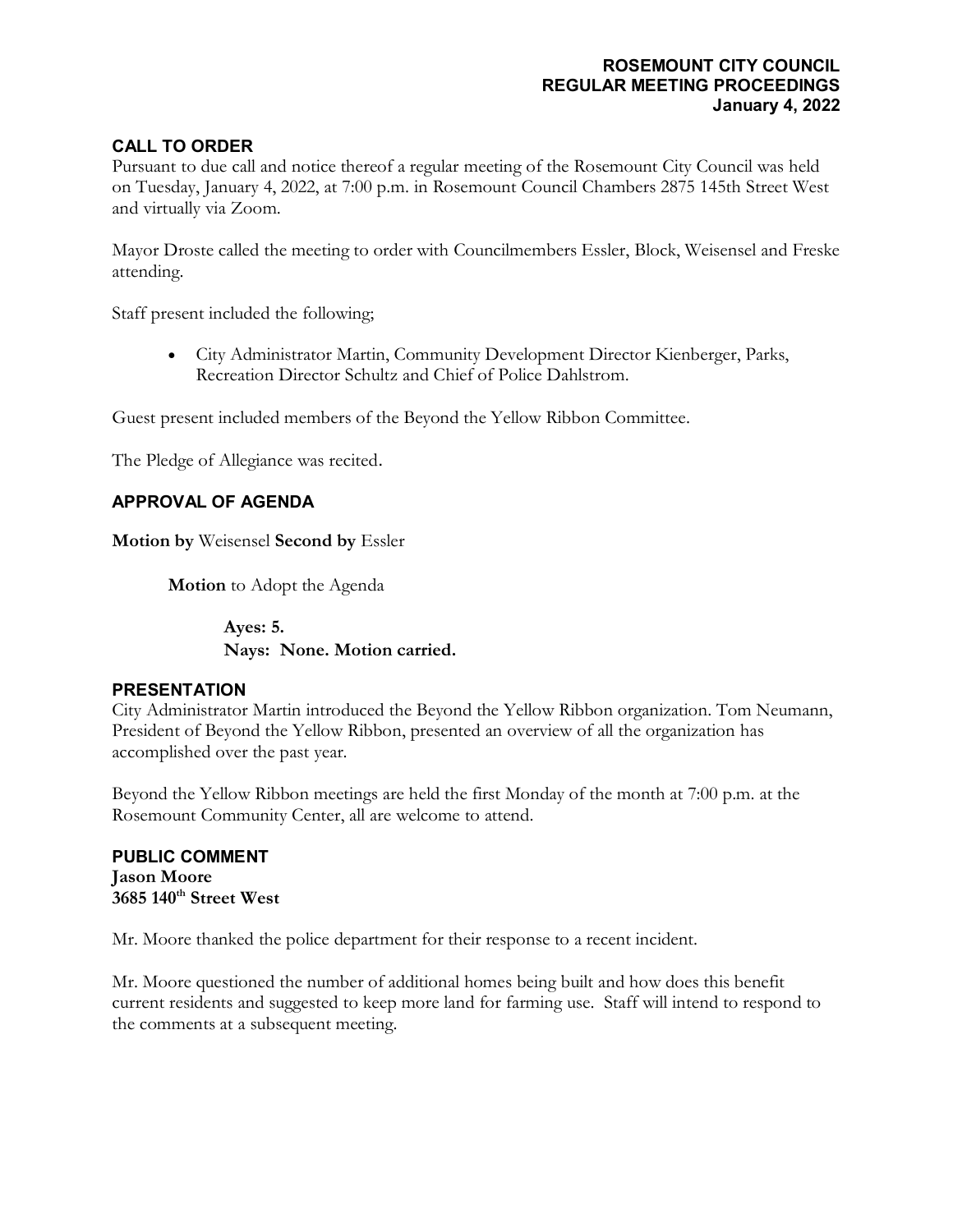## **ROSEMOUNT CITY COUNCIL REGULAR MEETING PROCEEDINGS January 4, 2022**

### **CONSENT AGENDA**

**Motion by** Weisensel **Second by** Block

**Motion** to approve consent agenda items

- a. Bills Listing
- b. Minutes of the December 21 2021 Regular Meeting Proceedings
- c. Appointment of Acting Mayor
- d. Designation of Official Newspaper
- e. Establish 2022 Council Assignments
- f. Naming of Depositories and Financial Institutions
- g. Annual Electronic Funds Transfer Authorization
- h. Flexible Spending Account Transfer
- i. Fourth Quarter Budget Amendments
- j. Approve Updates to the Municipal Legislative Commission Agreement
- k. Donation Acceptance and Expenditure Police Equipment Fund
- l. Criminal Justice Network (CJN) Joint Powers Agreement
- m. Officer Appointments
- n. Recognizing New Firefighters Off Probation
- o. 2022 CDBG Allocation
- p. 2022 Storm Basin Maintenance, City Project 2022-04: Receive Bids and Award Contract

## **Ayes: Weisensel, Block, Droste, Essler, Freske Nays: None. Motion carried.**

#### **NEW BUSINESS**

### **9.a. Joint Powers Agreement with Dakota County for the Cost Share of a Multi - Purpose Park and Trail Head Building**

Parks & Recreation Director Schultz discussed a request for the city to enter into a Joint Powers Agreement with Dakota County to share in the cost of the construction of a Multi-Purpose Park and Trail Head Building at the Flint Hills Athletic Complex. Mr. Schultz provided an overview of the plans for the project and discussed the agreement in further detail. Schultz noted this type of agreement is common and occurring in several other cities for similar type projects.

The building could be available for rent and able to hold all types of events; i.e. Leprechaun Days events, egg hunt, family reunions, etc. The concession area would be a multi-purpose area and open by permit. The project would go out for a bid in the next four weeks.

#### **Motion by** Block **Second by** Essler

**Motion** to approve entering into a Joint Powers Agreement with the Dakota County to share in the cost of the construction of a Multi-Purpose Park and Trail Head Building at the Flint Hills Athletic Complex.